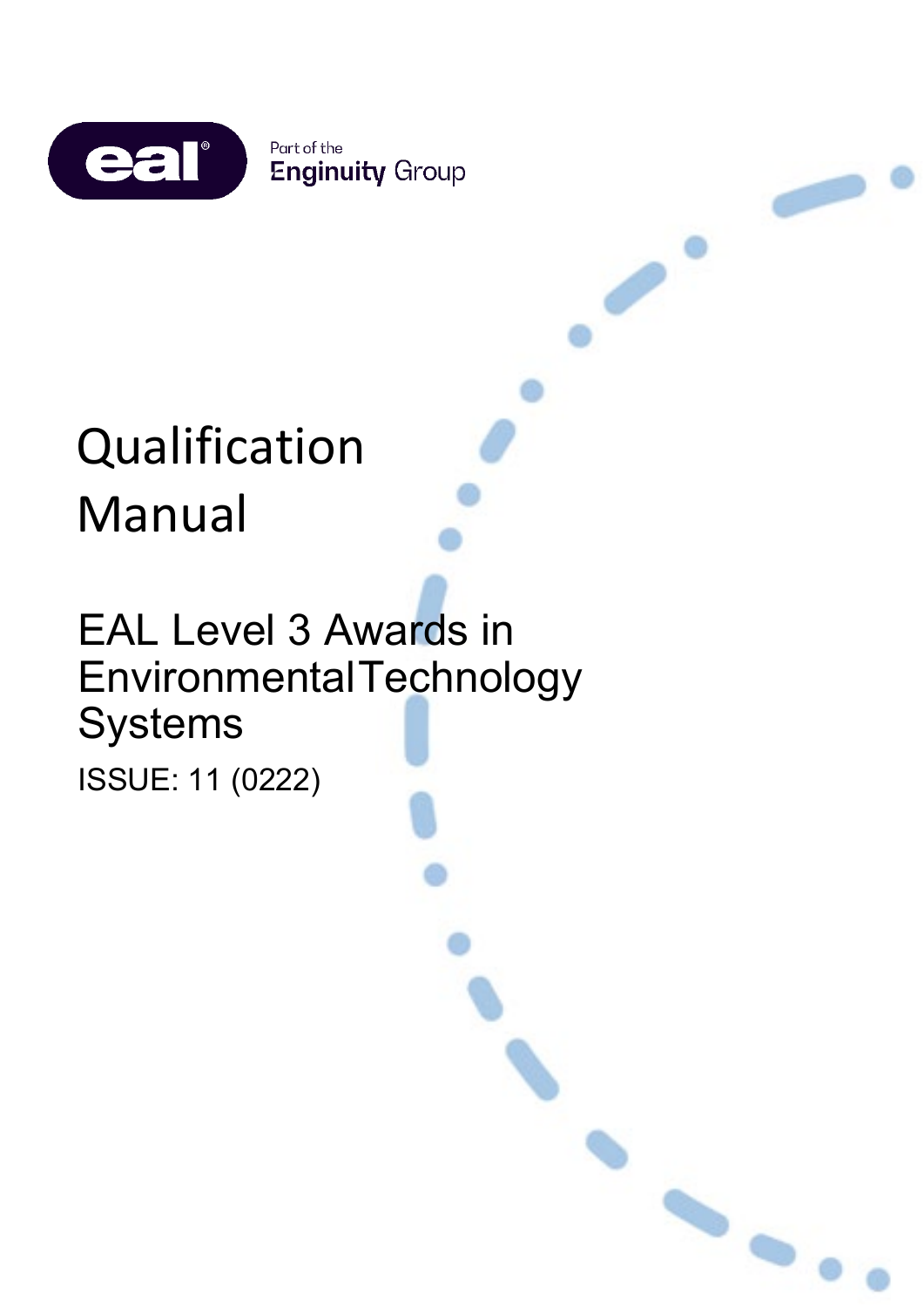This qualification manual relates to the following awards:

- EAL Level 3 Award in Understanding the Fundamental Principles and Requirements ofEnvironmental Technology Systems. Qualification number: 600/0665/1
- EAL Level 3 Award in the Installation of Small Scale Solar Photovoltaic Systems.Qualification number: 600/5175/9
- EAL Level 3 Award in the Installation and Maintenance of Heat Pump Systems (NonrefrigerantCircuits). Qualification number: 600/5253/3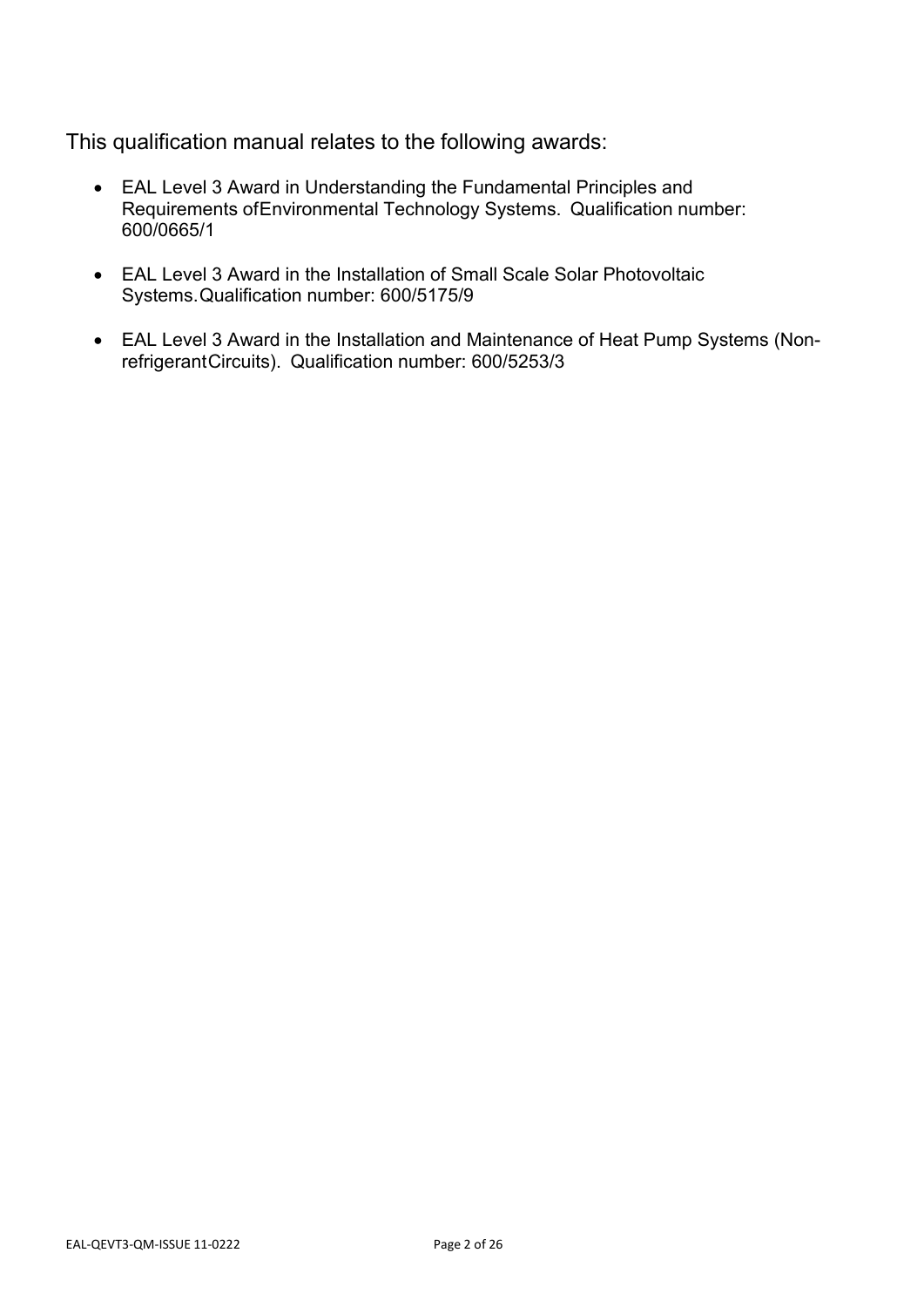## **Contents**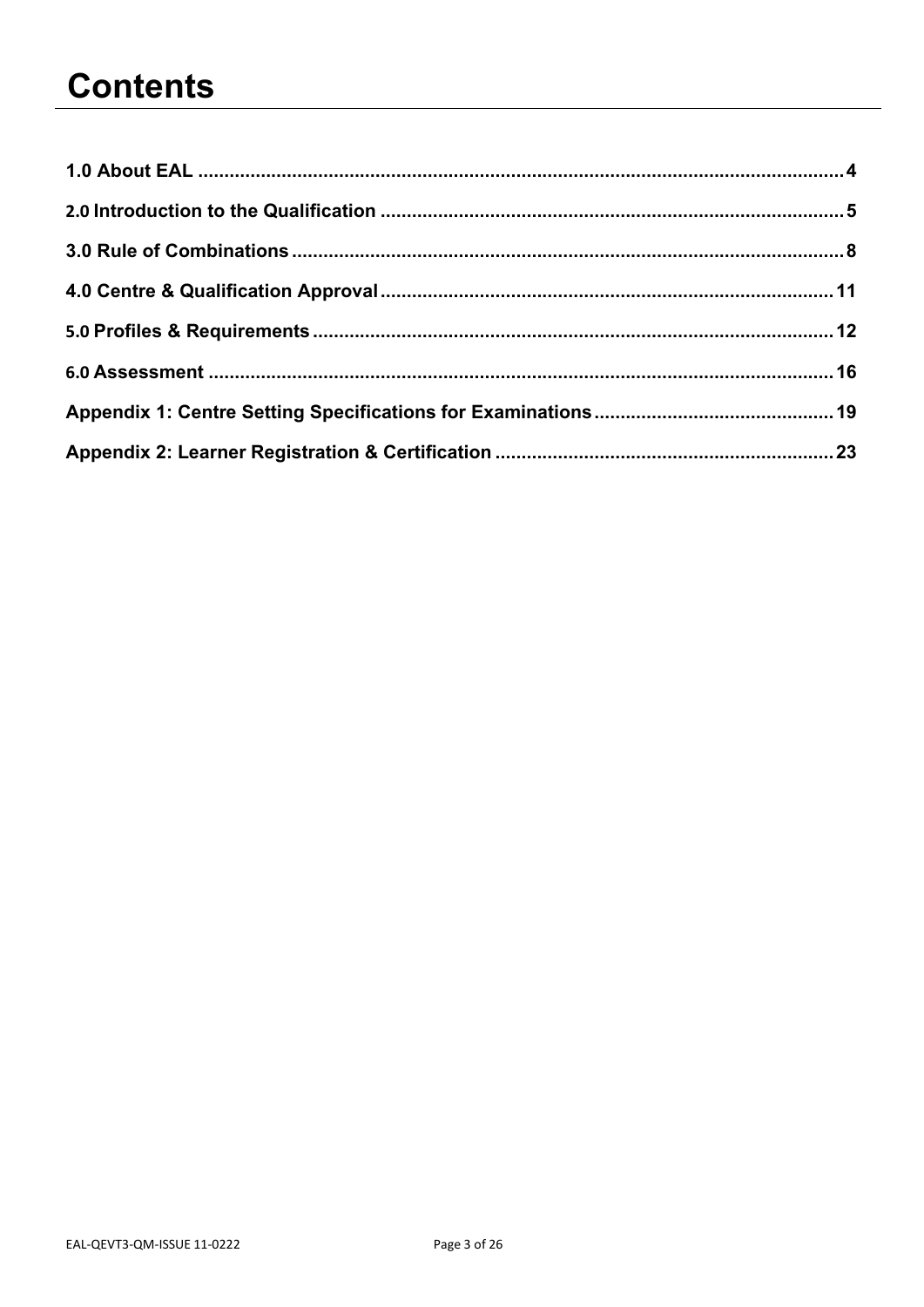## <span id="page-3-0"></span>**1.0 About EAL**

For over fifty years, EAL has been the specialist awarding organisation for engineering, manufacturing, building services and related sectors. Developed to the highest technical standards, our qualifications reflect ever-changing industry and regulatory needs. We support the providers of our qualifications with an unparalleled level of service to ensure that learners are well prepared to take the next step in their journeys, whether study, an apprenticeship or work.

Through industry partnerships with EAL centres and training providers, decades of experience supporting our core sectors, and our role as part of the Enginuity Group, we have built unrivalled knowledge and understanding of employer skills needs. As a result, EAL's skills solutions, including apprenticeship End-Point Assessment, External Quality Assurance and qualifications are respected and chosen by employers to deliver real lifelong career benefits for all our learners. That's why in the last ten years, 1.2 million people across the UK have taken EAL qualifications.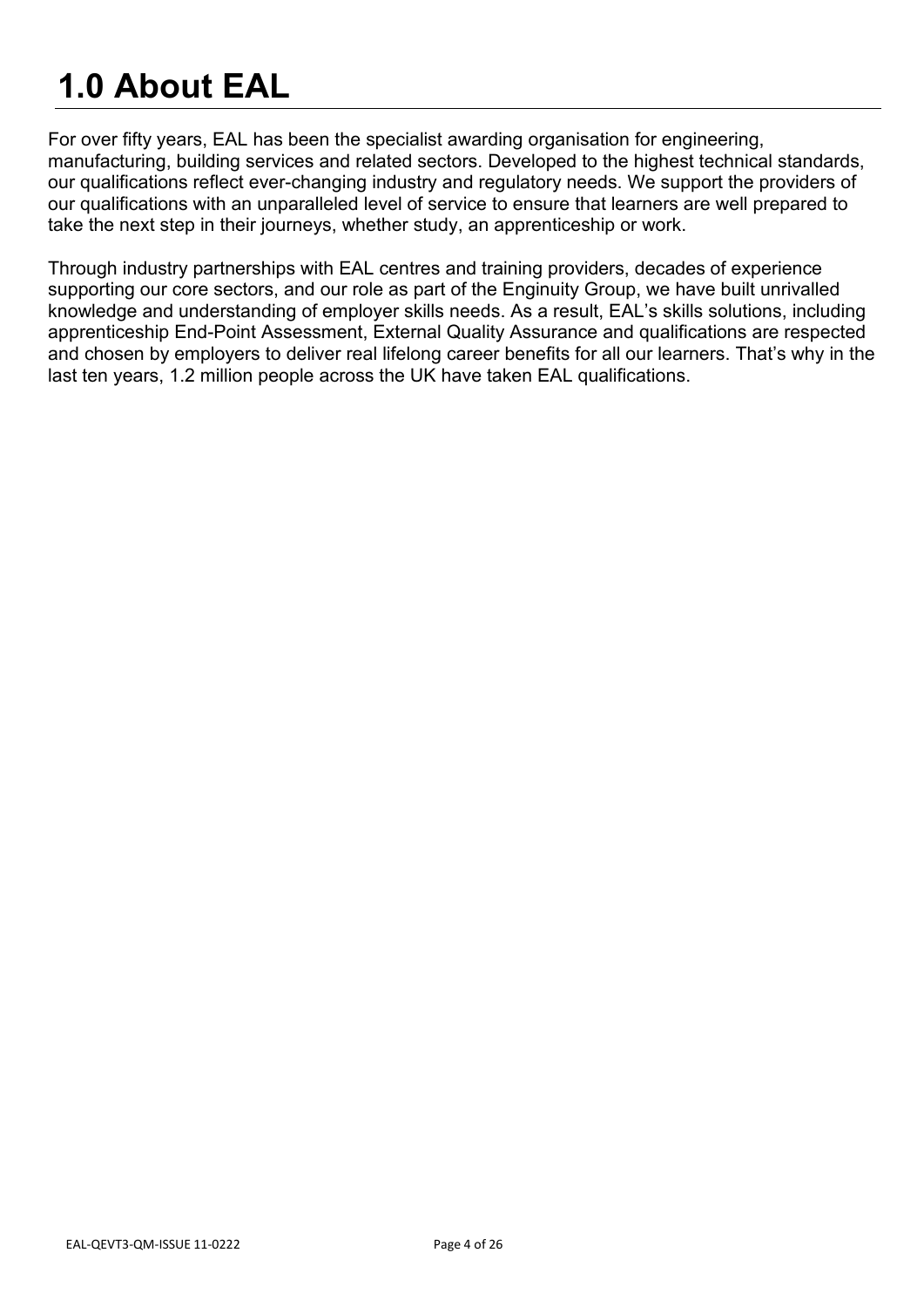#### <span id="page-4-0"></span>**What are these qualifications?**

These qualifications in environmental technology have been developed to enable the building services engineering sector to play its role in meeting the carbon reduction targets set by Government.

Lowering energy consumption, reducing emissions and conserving water cannot be achieved unless the sector designs, installs and maintains renewable and environmental technologies, and provides the best advice to customers.

This suite of qualifications has been developed from units that reflect the national occupational standards to enable a highly skilled workforce in the building services engineering sector. The achievement of the awards in this suite will encourage an employee to value their contribution to the workplace, and it will develop their skills and potential. The performance units within the awards in this suite may be assessed through practical activities in the workplace or as appropriate; in simulated conditions.

#### **Who are these qualifications for?**

- Those who wish to learn about micro-renewable energy and water conservation technologies,
- Those who wish to become a competent in the installation *or* installation and maintenance of environmental technologies,
- Those who to further their career building services sector.

#### **What do these qualifications cover?**

The qualifications cover a wide range of environmental technologies The qualifications consist of knowledge units and (and/or) performance units. The units are listed in Section 3 of this manual.

## **2.1 Support for these Qualifications**

The qualifications:

- are regulated,
- were developed in conjunction with industry and training providers.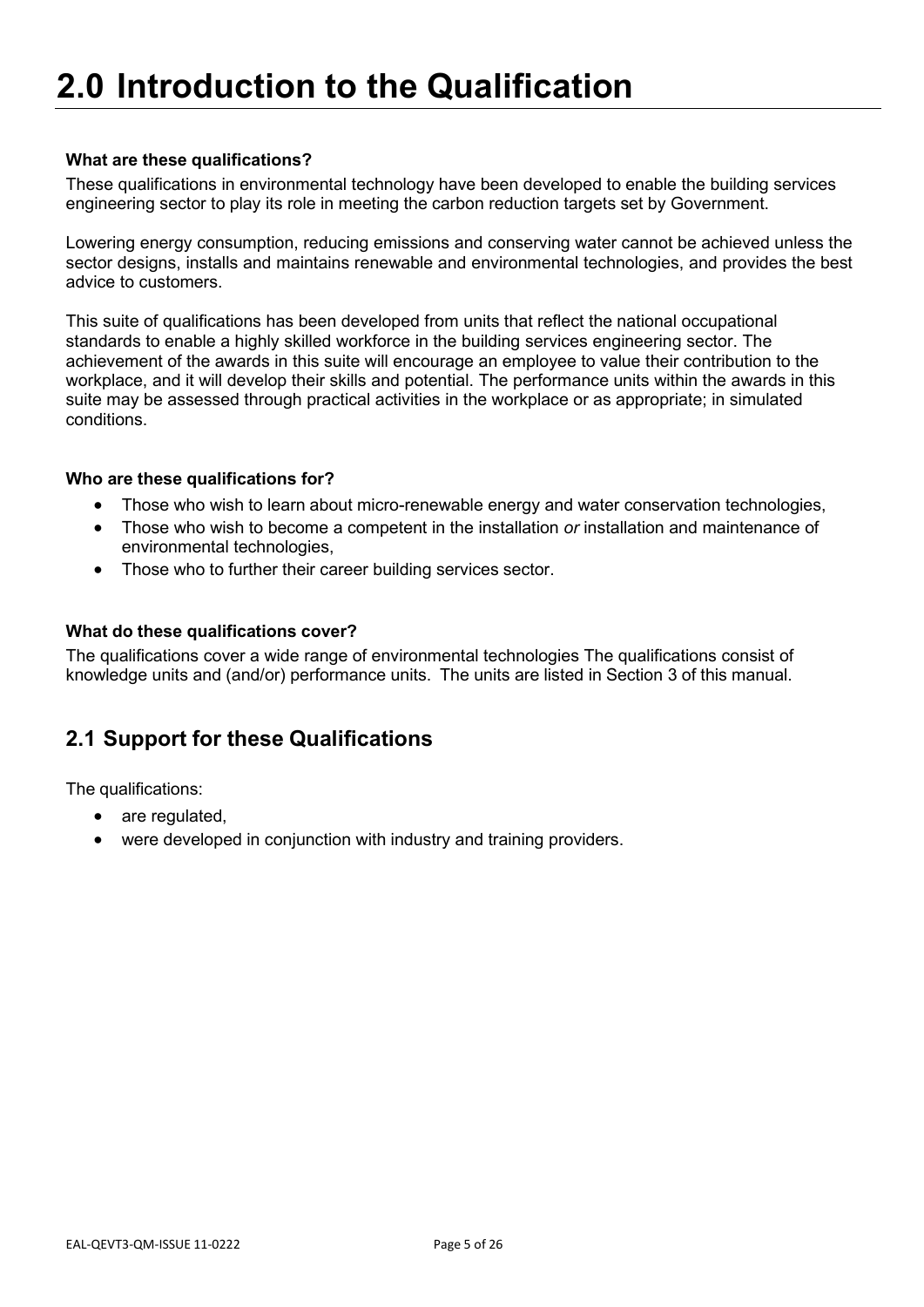## **2.2 Achievement of the Qualification & 'Stand Alone Units'**

The qualification is awarded when all the necessary units have been achieved. The centre will then be able to apply for the learner's Award. The learner will also receive a Certificate of Unit Credit, listing all the units they have achieved.

However if they don't manage to complete the full qualification learners can still claim a Certificate of Unit Credit for the units achieved therefore, they still have proof of their ability and could complete the qualification at a later date.

**The learner must complete the relevant knowledge units prior to the performance units.** [See section](#page-6-0)  [3f](#page-6-0)or further details.

## **2.3 Relation to Other Qualifications**

These qualifications relates to the following:

- EAL Qualifications in BS7671,
- EAL Diploma in Inspecting and Testing Electrotechnical Systems and Equipment,
- EAL Certificate in In-Service Inspection and Testing of Electrical Equipment (PAT),
- EAL Qualifications in building services engineering.

Details on these can be obtained from the EAL Website or alternatively contact:

EAL Customer Experience Tel: +44 (0)1923 652 400 Email: Customer.Experience@eal.org.uk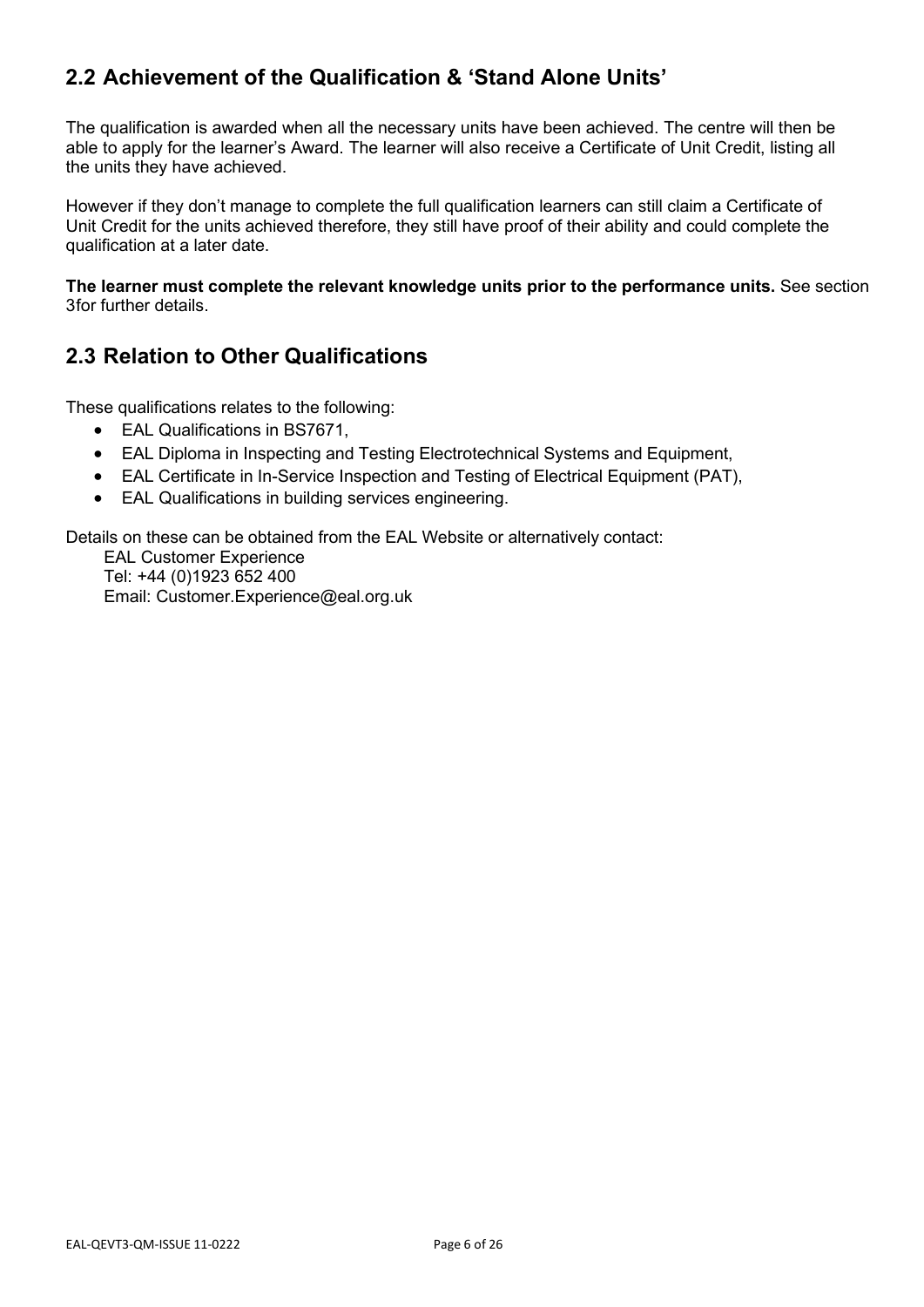## <span id="page-6-0"></span>**2.4 Qualification Support Materials**

The following materials are available for this qualification with no additional charge to centres:

#### • **Performance Units:**

These documents allow both the learner and the assessorto record the progress through the qualification. They contain the performance to be assessed, and the evidence required from the learner to demonstrate their competence.

#### • **Knowledge Units:**

Contain the learning outcomes and assessment criteria.

#### • **Delivery Advice Documents:**

The delivery advice is tailored specifically for each knowledge unit. The delivery advice is guidance and can be used to support and inform the in-centre schemes of work and learning plans.

#### • **PowerPoint Slides:**

Each knowledge unit has a tailored set of referenced slides which can be used in presentations,handouts, or formative assessments.

#### • **Performance Assessment Plan and Evidence Record (X200):**

This allows effective and holistic assessment planning and cross tracking of the leaner portfolio to the performance units.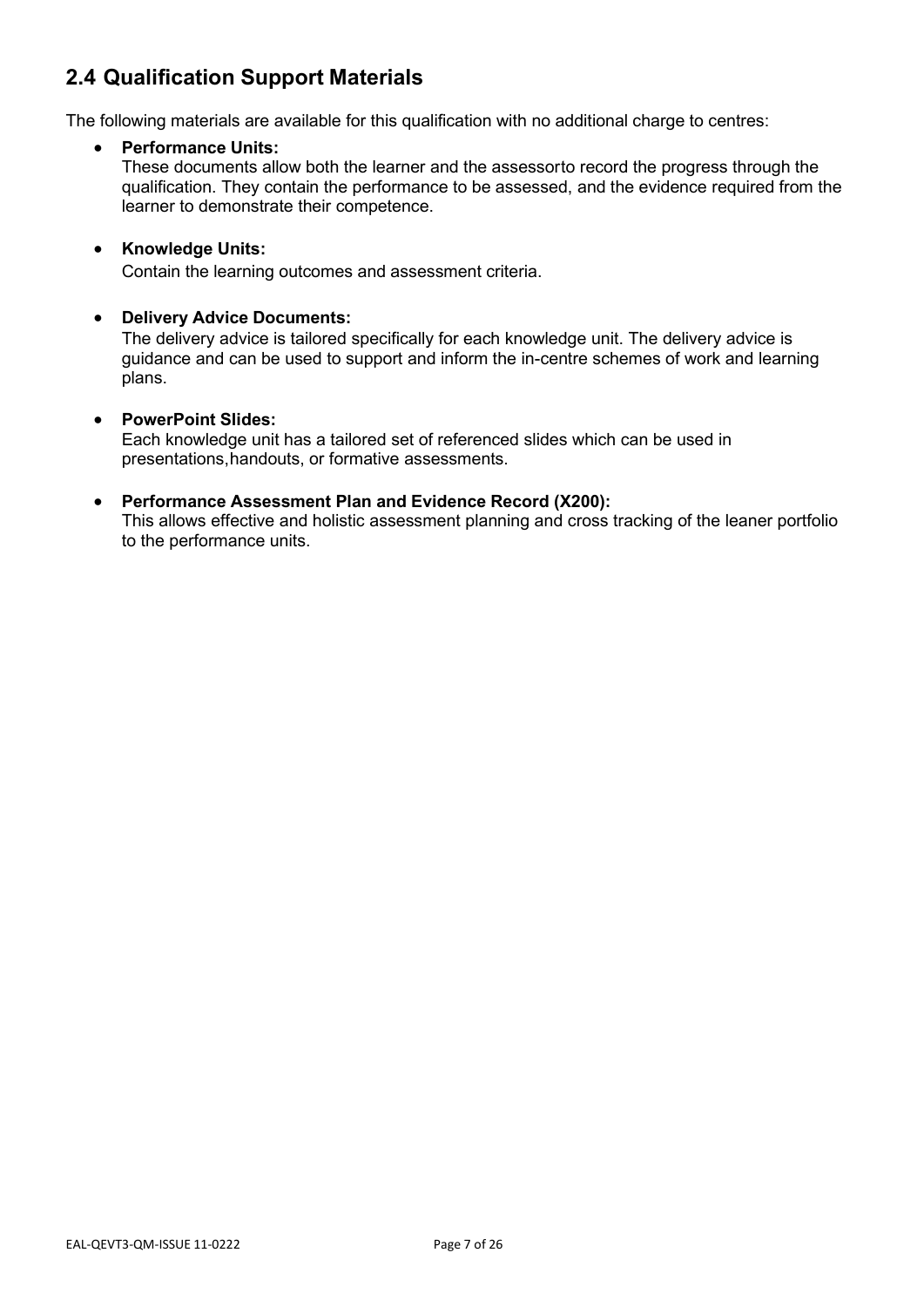<span id="page-7-0"></span>The qualification will be obtained by the learner once they have completed the necessary units that make up the rule of combination.

This qualification has 15 Guided Learning Hours (GLH) and a Total Qualification Time (TQT) of 20 hours(this is notational time required by the learner to complete the qualification).

## **EAL Level 3 Award in Understanding the Fundamental Principles andRequirements of Environmental Technology Systems**

**Knowledge Unit:** *Must be completed:*

| <b>EAL Code</b> | <b>Knowledge Unit Title</b>                                                                      | Level Credit | <b>GLH</b> | <b>Ofqual Code</b> |
|-----------------|--------------------------------------------------------------------------------------------------|--------------|------------|--------------------|
| QET3/001        | Understand the fundamental principles and<br>requirements of environmental technology<br>systems |              | 15         | K/602/3138         |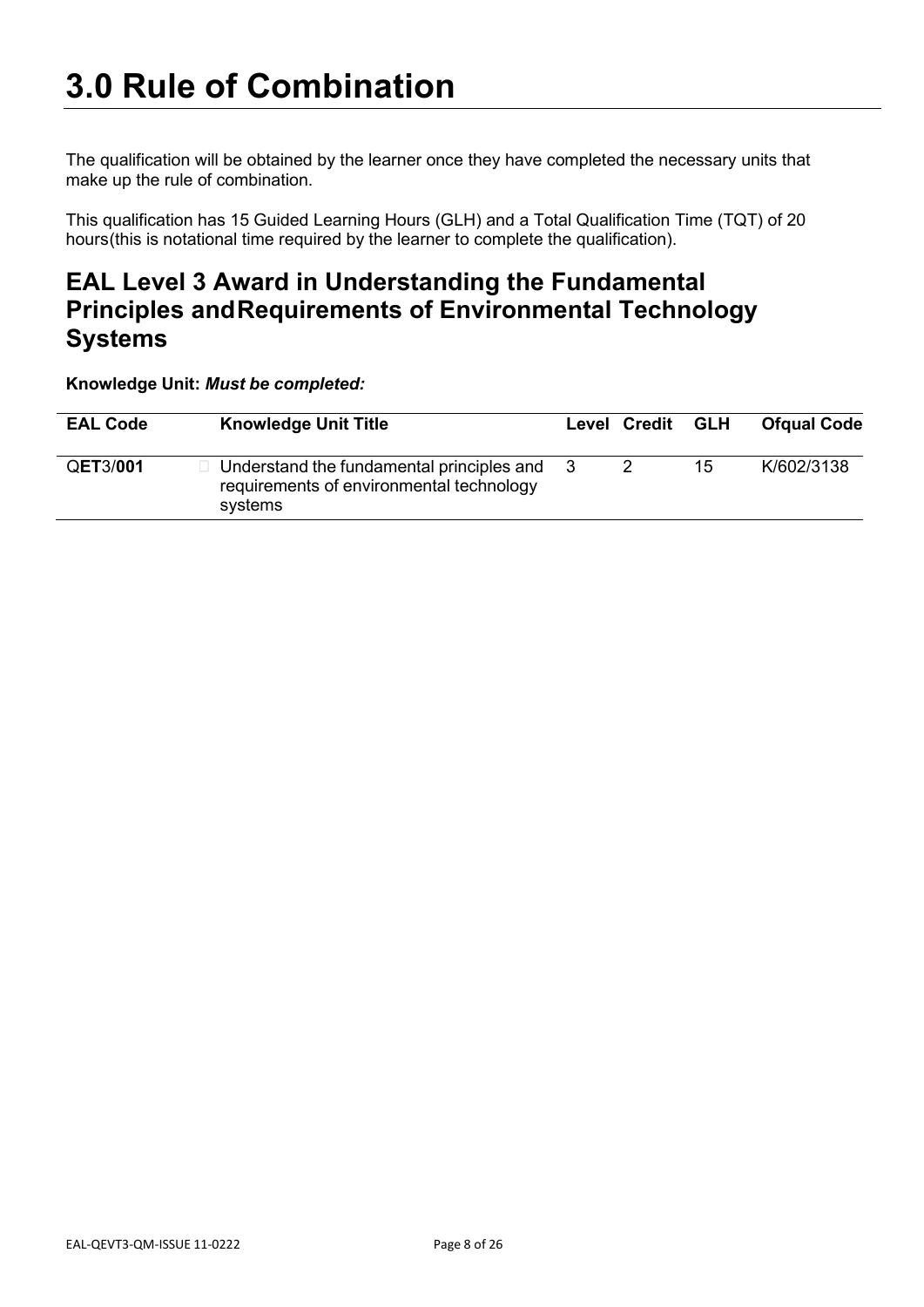## **EAL Level 3 Award in the Installation of Small Scale Solar PhotovoltaicSystems**

This qualification has 50 Guided Learning Hours (GLH) and a Total Qualification Time (TQT) of 60 hours(this is notational time required by the learner to complete the qualification).

The units with this qualification are intended to be delivered in the following order:

• QET3/002SPV and QET3/003SPV.

#### **Knowledge Units:** *Must be completed:*

| <b>EAL Code</b> | <b>Knowledge Unit Title</b>                                                                               | Level | Credit | <b>GLH</b> | <b>Ofgual</b><br>Code |
|-----------------|-----------------------------------------------------------------------------------------------------------|-------|--------|------------|-----------------------|
| QET3/002SPV     | Know the requirements to install,<br>commission and handover small scale<br>solar photovoltaic<br>systems | 3     | 4      | 35         | D/602/3086            |
|                 | Performance Unit: Must be completed:                                                                      |       |        |            |                       |
| <b>EAL Code</b> | <b>Performance Unit Title</b>                                                                             | Level | Credit | <b>GLH</b> | <b>Ofqual Code</b>    |
| QET3/003SPV     | Install, commission and handover small<br>scale<br>solar photovoltaic systems                             | 3     | 2      | 15         | K/602/3088            |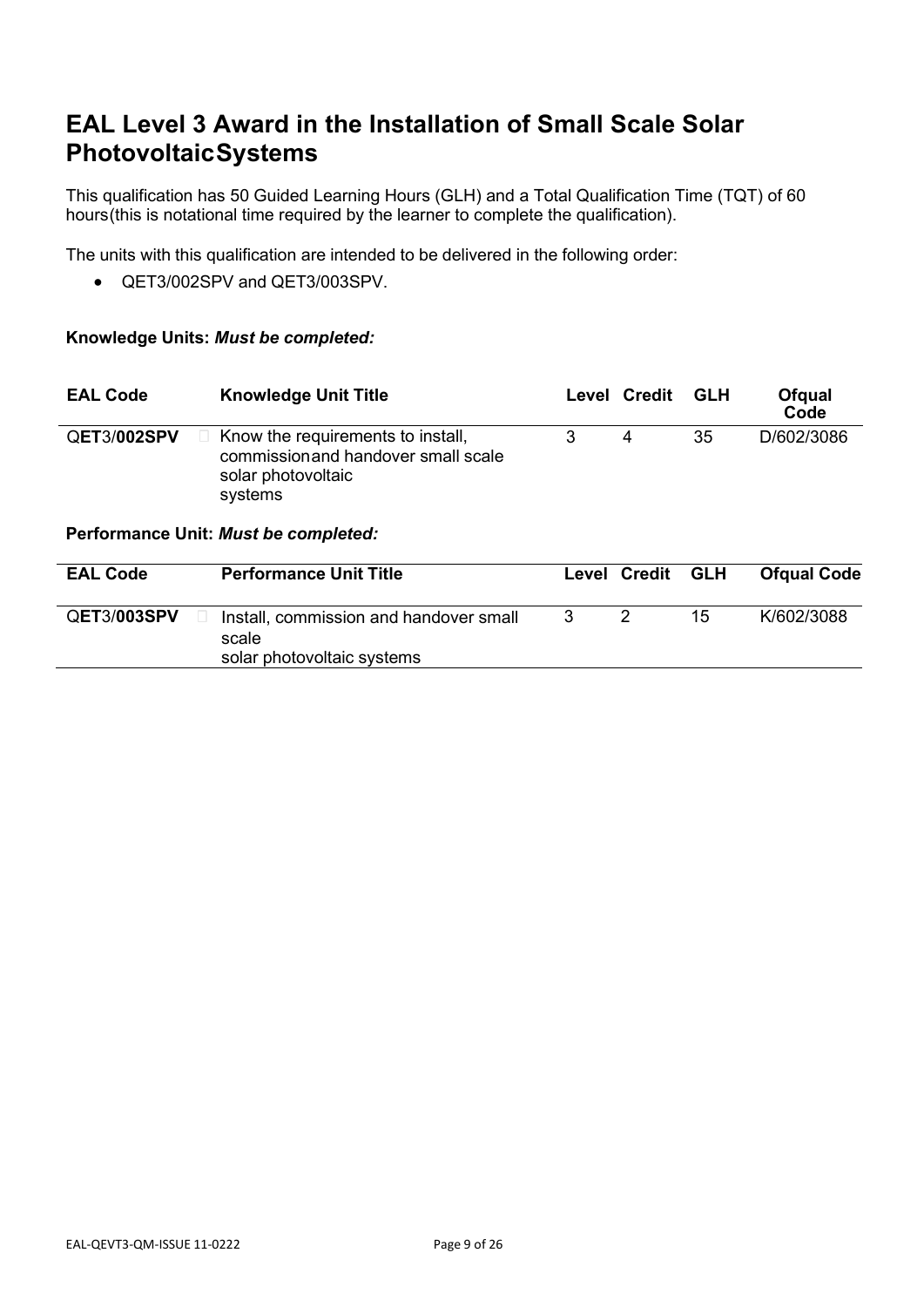## **EAL Level 3 Award in the Installation and Maintenance of Heat PumpSystems (Non-refrigerant Circuits)**

This qualification has 80 Guided Learning Hours (GLH) and a Total Qualification Time (TQT) of 100 hours(this is notational time required by the learner to complete the qualification).

The units with this qualification are intended to be delivered in the following order:

- QET3/002HP, QET3/003HP, QET3/004HP, QET3/005HP *Or*
- QET3/002HP, QET3/004HP, QET3/003HP, QET3/005HP.

#### **Knowledge Units:** *Must be completed:*

| <b>EAL Code</b>   |       | <b>Knowledge Unit Title</b>                                                                                       | Level | Credit | <b>GLH</b> | <b>Ofqual Code</b> |
|-------------------|-------|-------------------------------------------------------------------------------------------------------------------|-------|--------|------------|--------------------|
| QET3/002HP        |       | Know the requirements to install,<br>commissionand handover heat pump<br>systems (non-<br>refrigerant circuits)   | 3     | 4      | 35         | Y/602/3054         |
| <b>QET3/004HP</b> | (non- | Know the requirements to inspect, service<br>and maintain heat pump system installations<br>refrigerant circuits) | 3     | 2      | 15         | F/602/3078         |

#### **Performance Units:** *Must be completed:*

| <b>EAL Code</b>   | <b>Performance Unit Title</b>                                                         |   | Level Credit | GLH | <b>Ofqual Code</b> |
|-------------------|---------------------------------------------------------------------------------------|---|--------------|-----|--------------------|
| <b>QET3/003HP</b> | Install, commission and handover heat<br>pumps (non-refrigerant circuits)             | 3 | 2            | 15  | D/602/3072         |
| QET3/005HP        | Inspect, service and maintain heat<br>pumpinstallations (non-refrigerant<br>circuits) | 3 | 2            | 15  | L/602/3083         |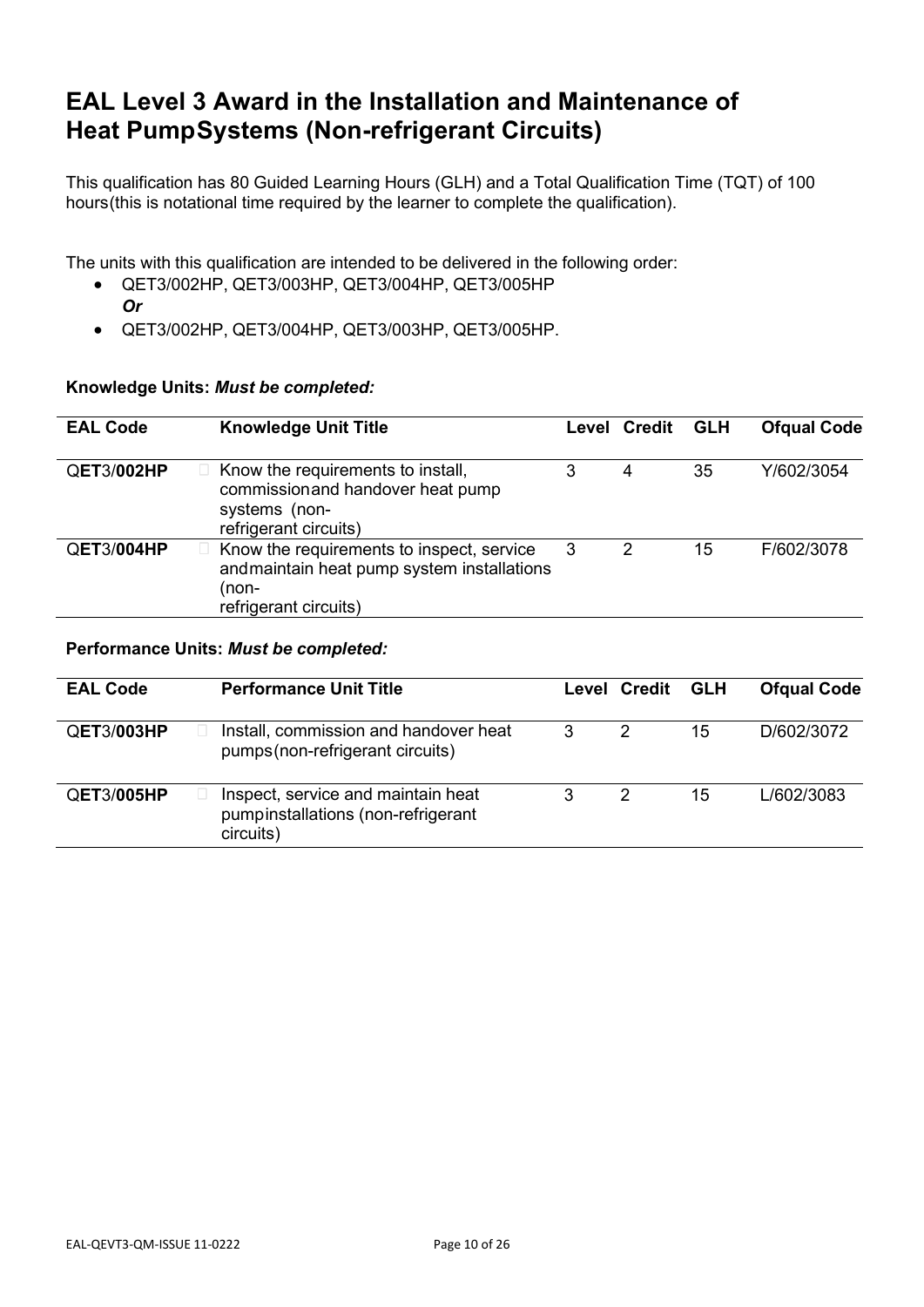## <span id="page-10-0"></span>**4.0 Centre & Qualification Approval**

Centres wishing to run the qualification will need to comply with this Qualification Manual and EAL's centre approval criteria for this qualification. Centres must also put in place the appropriatephysical and human resources and administration systems to effectively run the qualification.

#### **For** *existing* **EAL Centres to put the qualification on your centre remit:**

• The approval from can be downloaded from the centre area of the EAL Website or alternatively obtained from the EAL Centre Operations Manual. Please contact you EQA, or EAL Customer Services (see below) if you need any assistance.

#### **For** *non* **EAL Centres to gain centre approval to run the qualification:**

• Please contact the EAL Customer Experience Department who will be delighted to hear from you:

Tel: +44 (0)1923 652 400 Email: Customer.Experience@eal.org.uk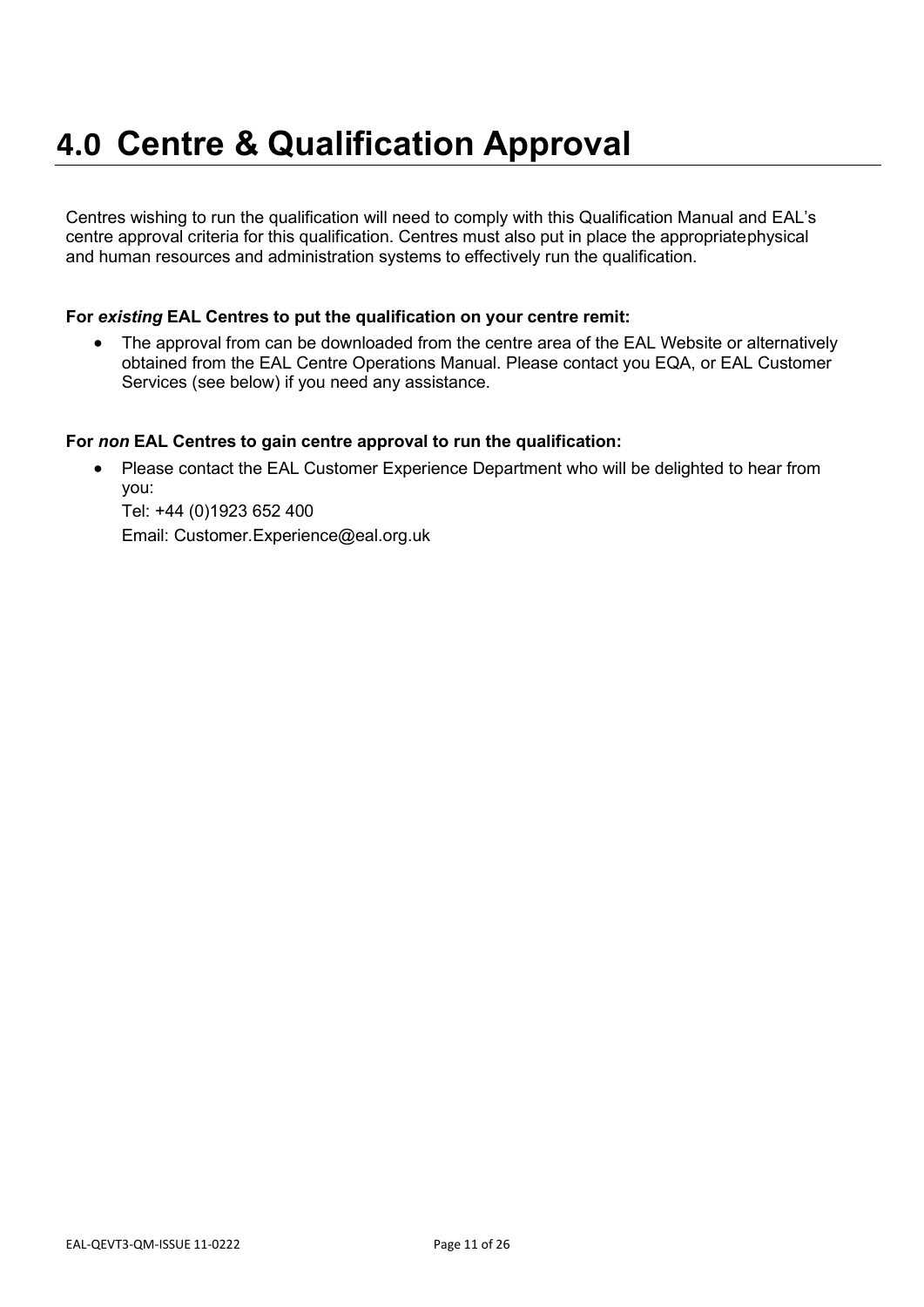<span id="page-11-0"></span>The personnel involved in these qualifications must meet the requirements in this section for the applicable Awards delivered.

### **5.1 Assessors**

#### **Assessor must:**

- Have a relevant assessor qualification (A1 and A2 or TDLB D32 and D33 and evidence of CPD toA1/A2 standards).
	- *Or*
	- Alternative recorded evidence to confirm assessor competence to A1standards.

Assessor must also have evidence of competence in the applicable environmental technology system's design, installation, testing, commissioning, inspection, service, and maintenance for the units being assessed. Evidence may be in the form of a qualification or certificate issued by a recognised awarding/certification organisation or other recorded evidence to confirm technical competence that covers the knowledge and practical skill outcomes contained within the qualification units being assessed.

The occupational competence of assessors must be updated on a regular basis and will be periodically reconfirmed by EAL as part of the quality assurance arrangements.

It is the responsibility of each assessor to identify and make use of opportunities for CPD, such as industry conferences, access to trade journals, and SSC and Professional Body/Trade Association events,at least on an annual basis to enhance and upgrade their professional development and technical knowledge. It is imperative that records are kept of all such CPD opportunities/occasions and that they provide evidence of cascading such technical knowledge and industry intelligence to all relevant colleagues.

### **5.2 Internal Verifiers**

#### **Internal verifiers must:**

- Have a relevant internal verifier qualification (V1 or TDLB D34 and evidence of CPD to V1standards)
	- *Or*
- Alternative recorded evidence to confirm internal verifier competenceto A1 standards.

Internal verifiers must also have a building services engineering occupational experience evidenced byhaving a building services engineering sector related qualification at N/SVQ Level 3 or proven sector competence/experience plus access to relevant "occupational expertise" to enable them to conduct their role as internal verifier appropriately.

*Continued*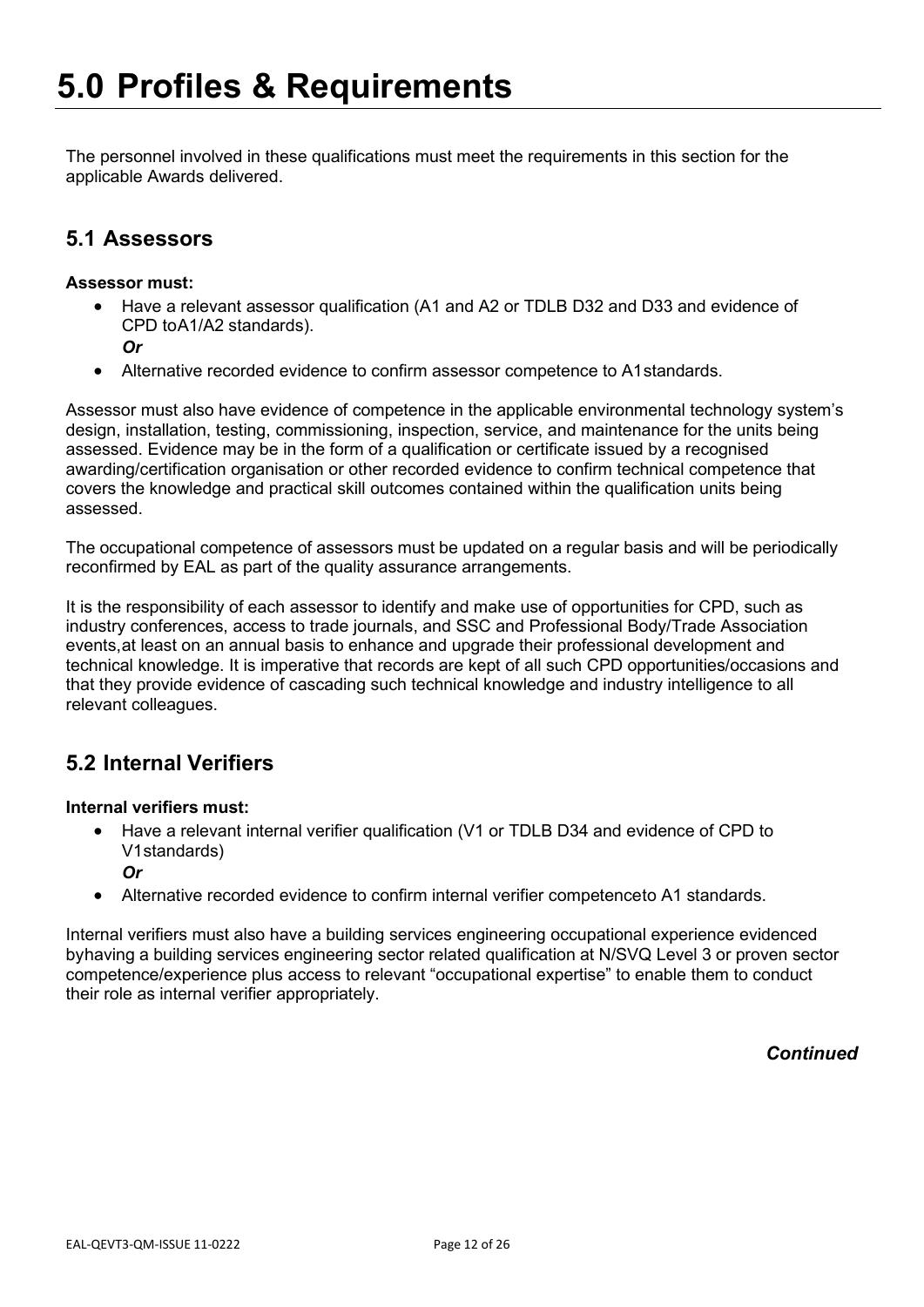The occupational competence of internal verifiers must be updated on a regular basis and will be periodically reconfirmed by EAL. Where internal verifiers have proven sector competence/experience plus access to relevant "occupational expertise" this arrangement will also be quality assured by EAL. It is the responsibility of each IV to identify and make use of opportunities for CPD, such as industry conferences, access to trade journals, and sector skills council and Professional Body/Trade Associationevents, at least on an annual basis to enhance and upgrade their professional development and technical knowledge. It is imperative that records are kept of all such CPD opportunities or occasions.

### **5.3 Learners**

The entry requirements for learners are detailed here for each of the awards in this suite:

#### **EAL Level 3 Award in Understanding the Fundamental Principles and Requirements of Environmental Technology Systems**

#### **Learner entry requirements:**

There are no specific learner prerequisite entry requirement to access this qualification; however, it is recommended that delivery centres have processes in place to confirm that learners have the potential and where applicable, relevant support to achieve the learning outcomes.

#### **EAL Level 3 Award in Small Scale Solar Photovoltaic systems:**

#### **Learner entry requirements:**

N/SVQ 3 in Electrical Installation (Buildings and Structures) or equivalent earlier certification that provides evidence of competence. In addition, if not included in the above, current certification of 7671 Requirements for Electrical Installations.

#### **Note: Stand alone vocationally related qualifications (technical certificates) are not acceptable as analternative to the NVQ awards listed above.**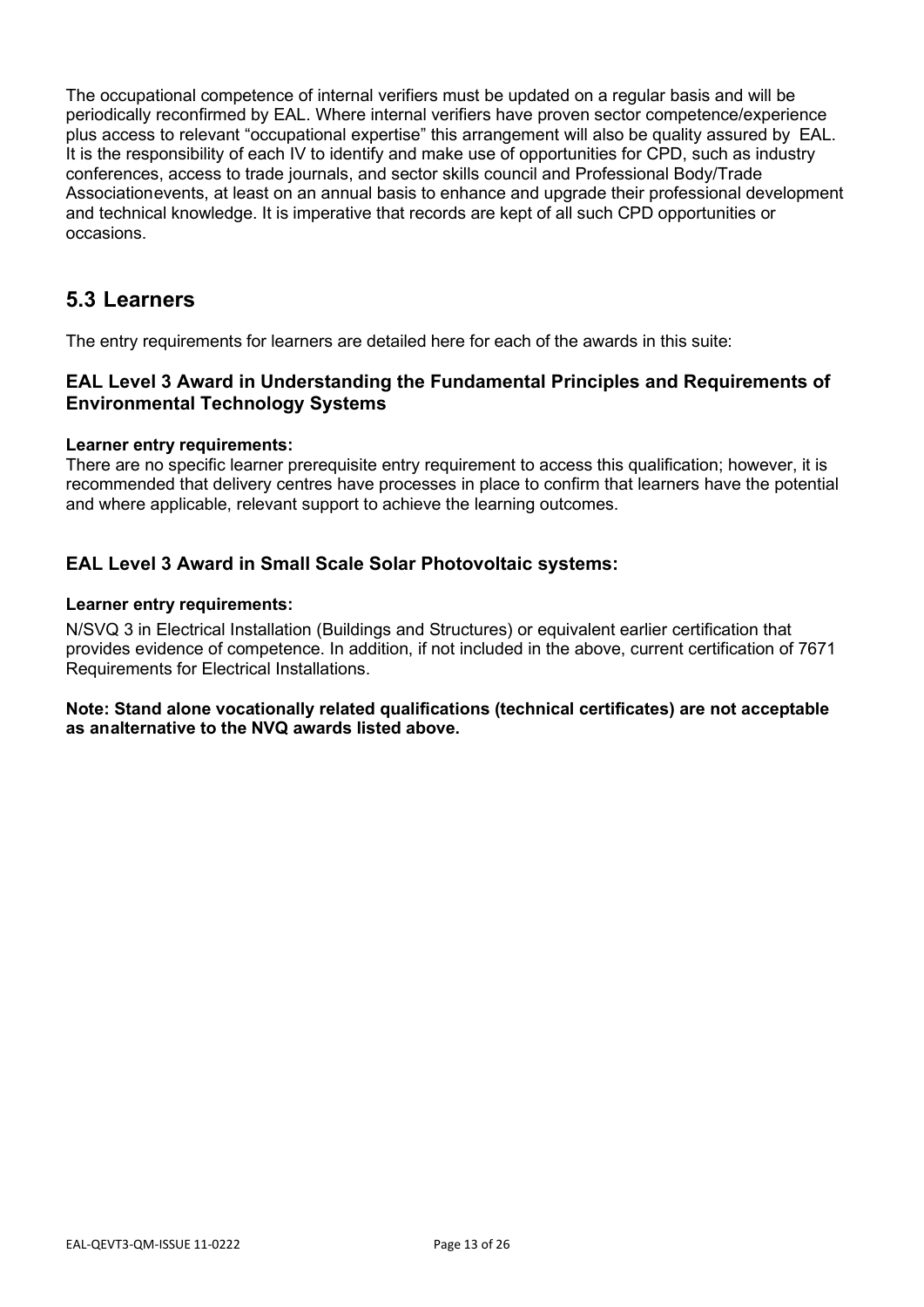### **EAL Level 3 Award in the Installation and Maintenance of Heat Pump Systems (Non-refrigerant Circuits):**

#### **Learner entry requirements:**

- N/SVQ Level 2/3 in Plumbing or equivalent earlier certification that provides evidence of competence; or
- N/SVQ Level 2/3 in Heating and Ventilating (Domestic Installation) or equivalent earlier certification that provides evidence of competence; or
- N/SVQ Level 2/3 in Heating and Ventilating (Industrial and Commercial Installation) or equivalent earlier certification that provides evidence of competence; or
- N/SVQ Level 2/3 in Oil-Fired Technical Services or equivalent earlier certification that providesevidence of competence; or
- N/SVQ Level 2/3 in Gas Installation and Maintenance or equivalent earlier certification that provides evidence of competence.

In addition, if not included in the above current certification in relation to:

- Water Regulations/Water Byelaws (WRAS or equivalent)
- Energy Efficiency for Domestic Heating (C&G 6084 or equivalent)

#### **Note: Stand alone vocationally related qualifications (technical certificates) are not acceptable as analternative to the NVQ awards listed above.**

## **5.4 Expert Witnesses**

Where "Expert Witnesses" are used in the assessment process they must be:

- Sector competent individuals who can attest to the learner's performance in the workplace.
- It is not necessary for expert witnesses to hold an assessor qualification, as a qualified assessormust assess the performance evidence provided by an expert witness.
- Evidence from expert witnesses must meet the tests of validity, reliability, authenticity and sufficiency.
- Expert witnesses will need to demonstrate:
	- o they have relevant current knowledge of industry working practices and techniques,
	- o that they have no conflict of interest in the outcome of their evidence.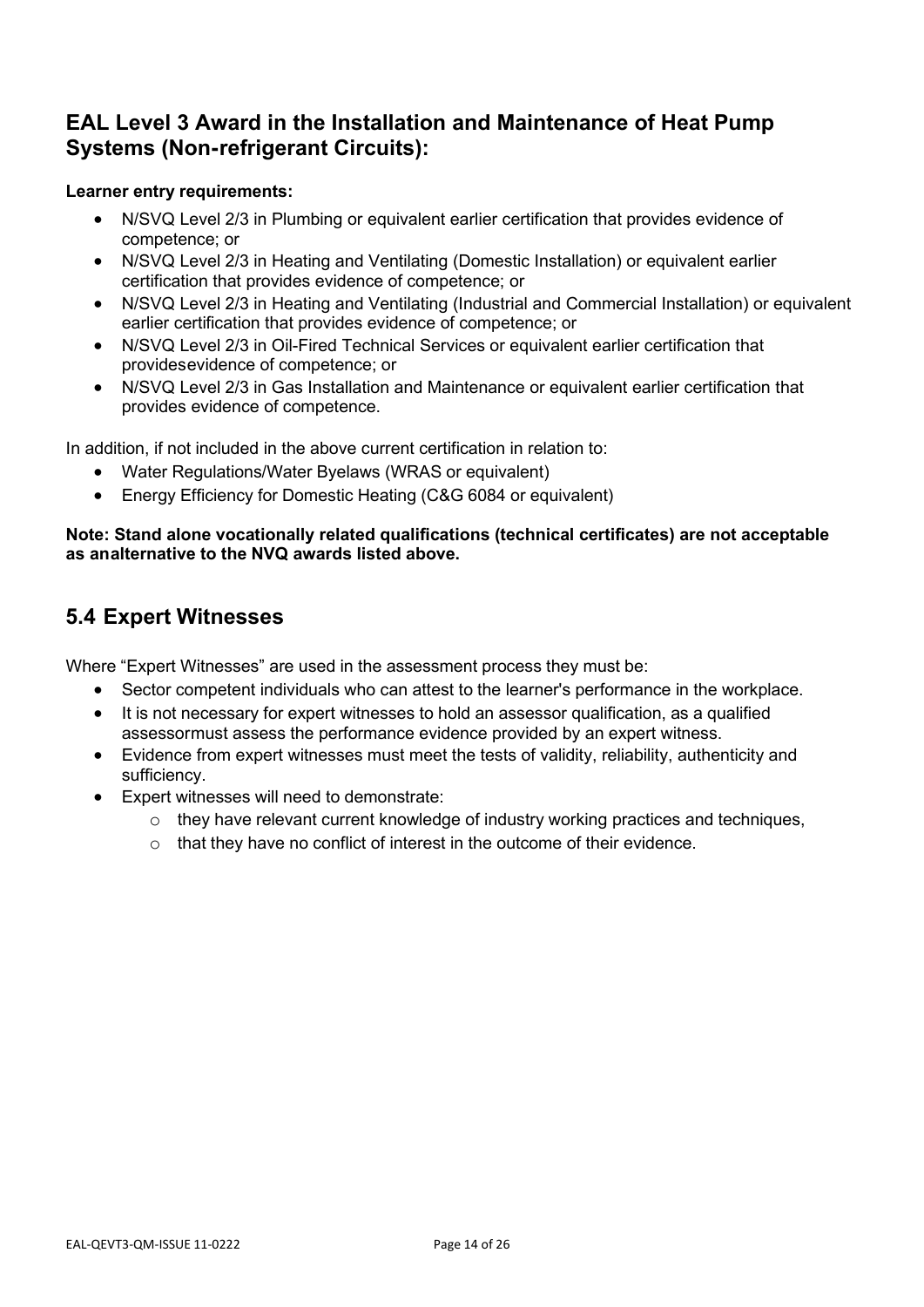## **5.5 Teaching Staff**

This relates to staff that are teaching/training only; assessor requirements are given in 5.1.

#### **Teaching staff must:**

- Have 2 years experience in teaching/training. **or**
- Are working towards an appropriate teaching/training qualification (e.g. Cert Ed or Learning & Development trainer units). **or**
- Hold an appropriate teaching/training qualification (e.g. Cert Ed or Learning & Development trainer units).

Must also have:

- Knowledge and understanding of the occupation covered by this qualification.
- Knowledge and understanding of the structure and content of this qualification.

### **5.6 Personnel Conducting the External Assessment**

This relates to staff that are conducting and controlling exam sessions only; assessor requirements aregiven in 5.1.

#### **These personnel must:**

- Have experience in conducting and controlling exam sessions or be supervised, conducting thisfunction, by an individual experienced in conducting and controlling exam sessions.
- Have knowledge, understanding and compliance to [EAL examination](http://www.eal.org.uk/PDF/EAF1%202008%2012SEP2008.pdf)  [procedures\(](http://www.eal.org.uk/PDF/EAF1%202008%2012SEP2008.pdf)see the EAL Centre Operations Manual).

### **5.7 Physical Resources**

Safe working is a key issue and all practical activities conducted within the centre must be subject to up to date risk assessments. All learners must be properly supervised and wear the correct personal protective equipment. Arrangements for first aid and emergency action in case of accident must be in place.

The required resources will be clearly detailed within the performance units if simulation/replication isto take place. See [Section 6.3](#page-16-0) for details about simulation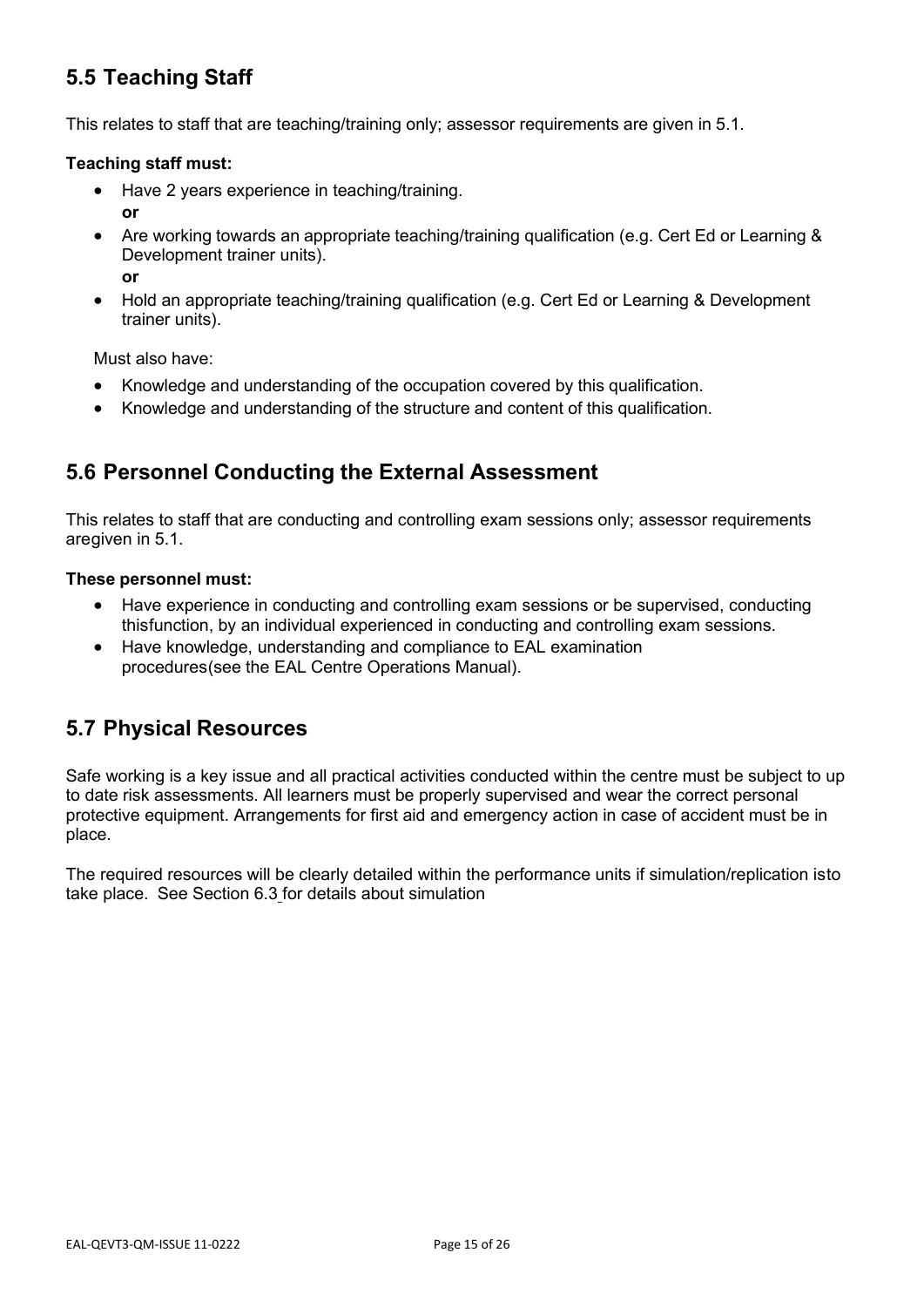## <span id="page-15-0"></span>**6.0 Assessment**

The assessments of the units within the qualifications of this suite involve the following aspects:

- Knowledge Units: External (EAL marked) on–screen exams
- Performance Units: Locally assessed, either through practical activities in the workplace or asappropriate; in simulated conditions.

Learners must pass all the assessments to achieve the qualification. The learner **must** complete the relevant knowledge units prior to the performance units.

EAL will monitor and externally verify the internal and external assessments conducted at the centre. The EAL Centre Operations Manual must be followed along with this section.

The following sub-sections will give an overview of the internal and external assessments.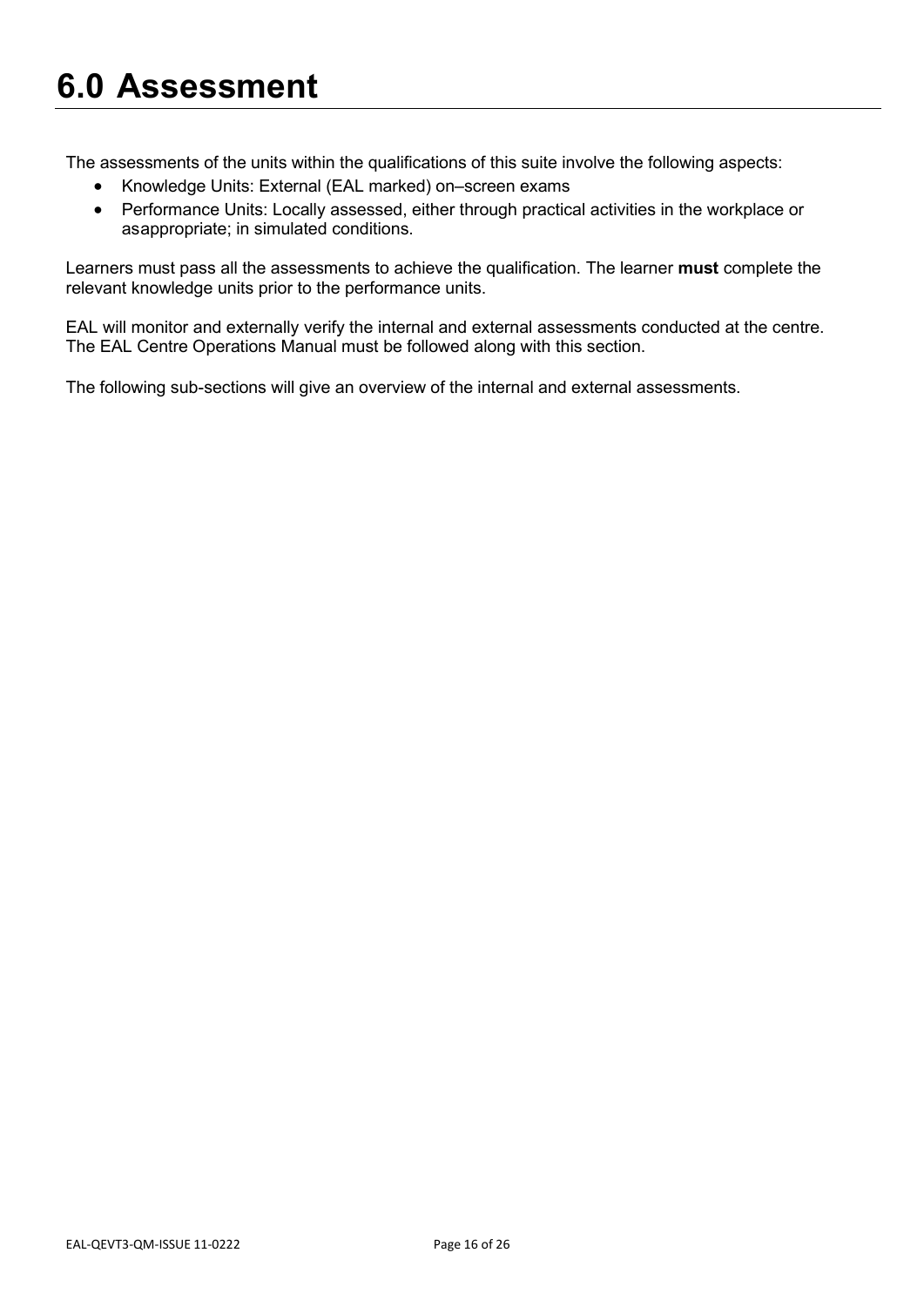## **6.1 External (EAL Marked) Assessment for Knowledge Units**

These are separate on-screen examinations, for each **knowledge unit** which assess the unit's learningoutcomes and assessment criteria. The learner will be assessed using various question types.

## <span id="page-16-0"></span>**6.2 Assessment of Performance Units**

The environment, in which the evidence and the quantity of evidence for **Performance Units** must be assessed, is detailed in each EAL Performance Unit.

Evidence that is sourced from the real working environment for **Performance Units** must be naturally occurring and can be generated by:

- Direct observation of performance in the workplace by a qualified assessor and/or testimony from an expert witness subject to the activity being assessed. (This will be the primary source of evidence).
- Candidate's reflective account of performance.
- Work plans and work based products e.g. diagrams, drawings, specifications, customer testimony, authorised and authenticated photographs/images andaudiovisual records of work completed.
- Evidence from prior achievements that demonstrably match the requirements of the Performance Unit.
- Witness testimony (See [Section](#page-10-0) 5).

Meeting the assessment requirements of **Performance Units** will need initial discussions and assessment planning between the learner and assessor, as an essential activity to identify opportunities to assess real working environment evidence, gaps that need to be filled or opportunities to recognise the prior achievement of the learner.

Competence must be demonstrated **consistently over a period of time.** However Summit Skills the sector skills council, does not wish to stipulate what that period of time might be as this is a decision for the Assessor. Based on their own professional judgement Assessors must be capable of identifying when competence has been demonstrated by the learner.

#### **Simulation and Simulated Conditions (Performance Units)**

The unit may be assessed through practical activities in the work place or as appropriate; in simulated conditions. Where simulated conditions are used, particular attention is drawn to the requirement for 'real working conditions' and a real working environment'.

**Simulation and simulated conditions is defined as** an environment in which simulated activities take place involving the replication of a real working environment. The criteria for which must be to supplyfit-for-purpose tools, equipment, full-size components, realistic deadlines and other commercial requirements.

*Continued*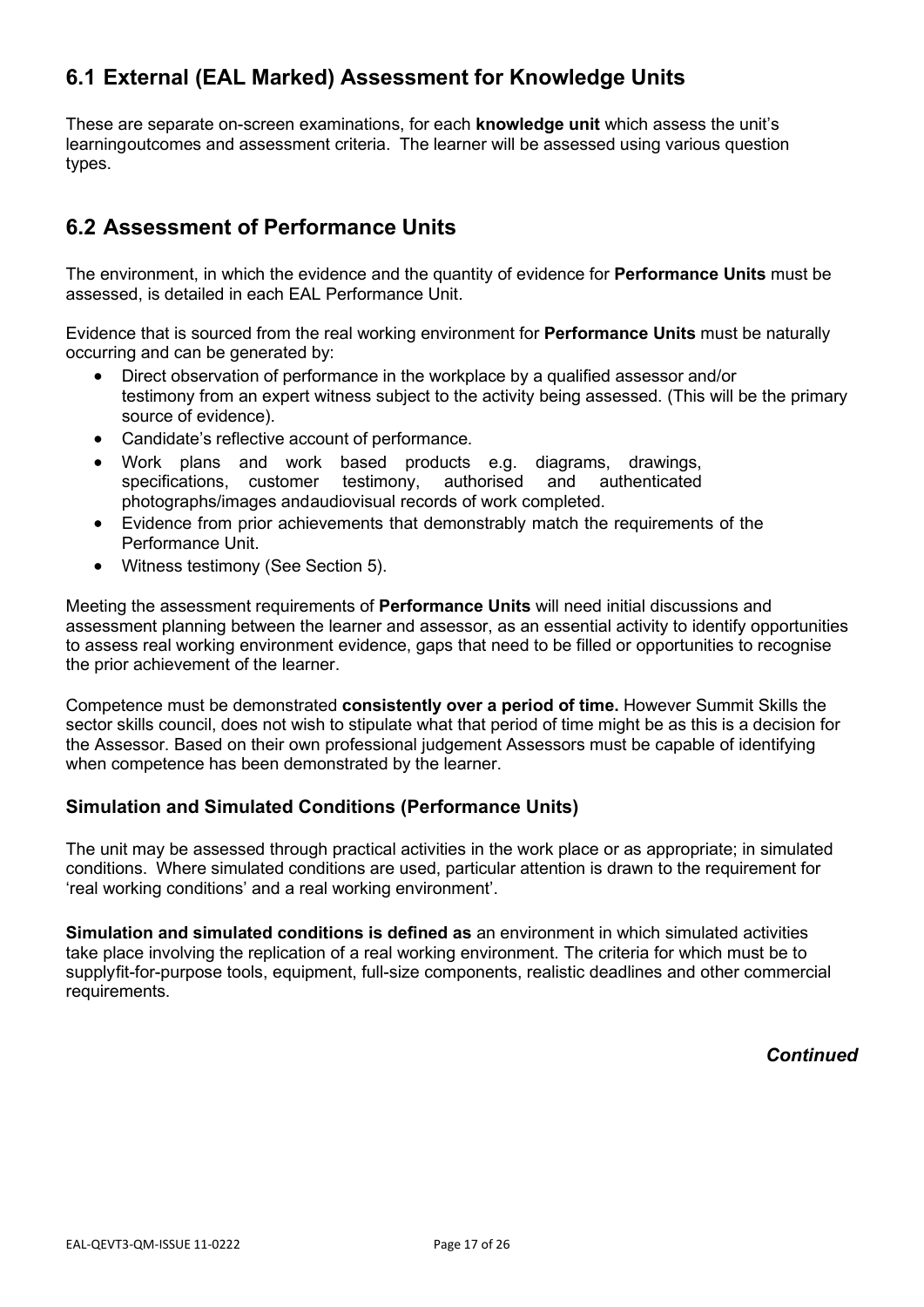**A real working environment is defined as** an environment in which real work activities take place underreal working conditions in keeping with real commercial situations.

The performance units are designed to allow the assessment centre the opportunity to assess the candidate in either the workplace or in simulated conditions. Where simulated conditions are used a practical assignment is detailed within the performance unit.

## **6.3 External Quality Control of Assessment**

There are two major activities in which EAL interacts with the Centre in relation to the External Quality Control of Assessment for this qualification and these are:

- **Recognition:** When a Centre decides to offer the qualification, the EAL External Quality Assurer (EQA) ensures that the Centre is suitably equipped and prepared for delivery and assessment.
- **Engagement:** Throughout the ongoing delivery of the qualification EAL, through EQA monitoring and other mechanisms will review the quality and consistency of assessment and internal quality assurance and recommend actions to address issues of concern.

#### **Recognition**

In granting approval, EAL, normally through its EQAs, will ensure that the prospective Centre:

- Meets any procedural requirements specified by EAL.
- Has sufficient and appropriate physical and staff resources.
- Meets relevant health and safety and/or equality and access requirements.
- Has a robust plan for the delivery, assessment and QA for the qualifications (including, where appropriate, scope for involving employers).

EAL may decide to visit the Centre to view the evidence provided.

#### **Engagement**

EAL, through EQA Engagement and other mechanisms will ensure that:

- A strategy is developed and deployed for the on-going monitoring of the centre this will be based on an active risk assessment of the Centre, and will include details of the learner, assessorand internal quality assurer's sampling strategy and the rationale behind this.
- The Centre's internal quality assurance processes are effective in learner assessment.
- Outcomes of internal assessment are verified, through sampling, to ensure standards are being maintained.
- Sanctions are applied to a Centre where necessary and that corrective actions are taken by the Centre and monitored by the EQA.

Reviews of EAL's external auditing arrangements are undertaken.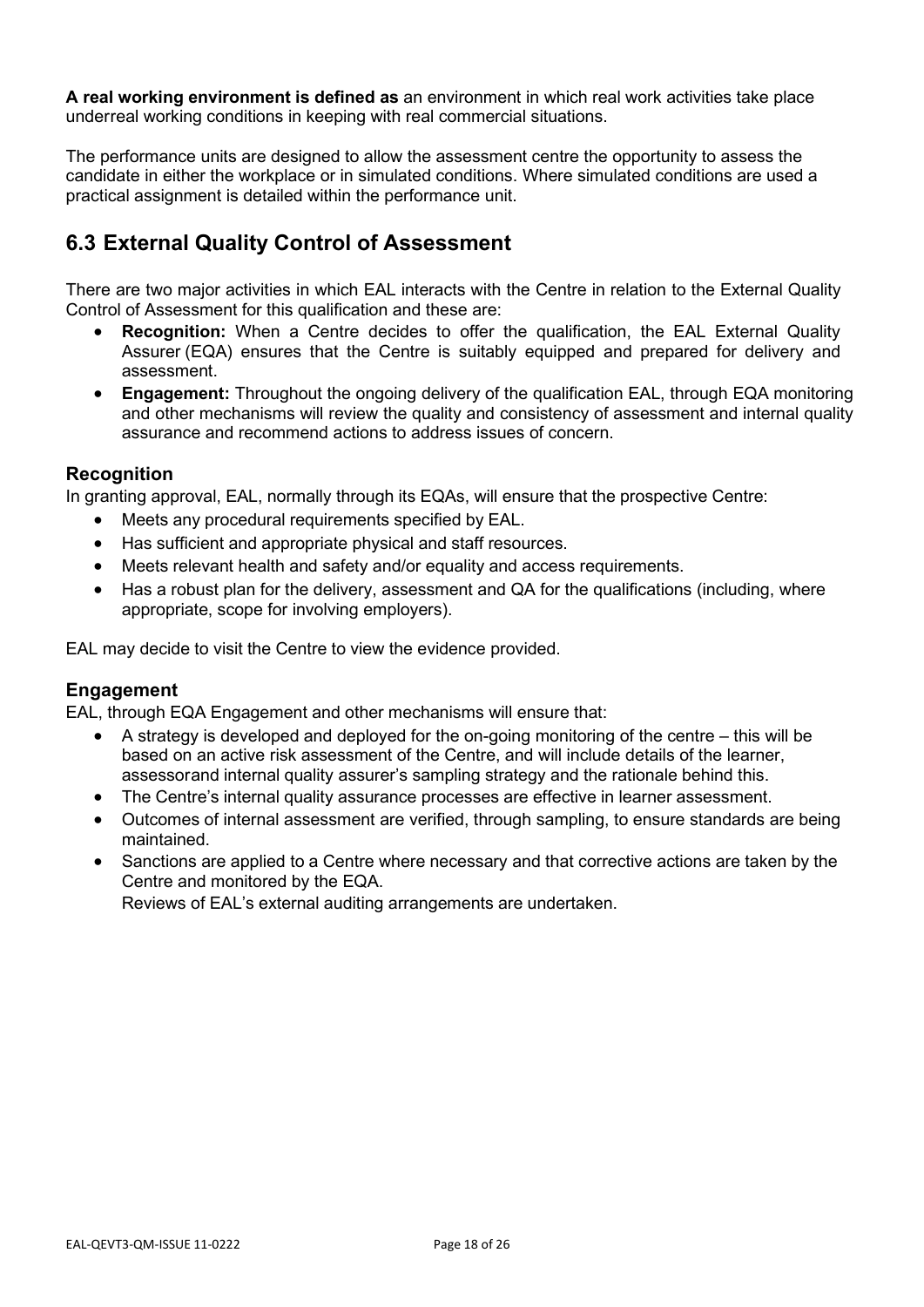## <span id="page-18-0"></span>**Appendix 1: Centre Setting Specifications for Examinations**

| Unit ET 001<br>Know the fundamental working principles, installation options and regulatory requirements for<br>micro-renewable energy and water conservation technologies<br><b>Test Specification</b> |                          |  |  |  |
|---------------------------------------------------------------------------------------------------------------------------------------------------------------------------------------------------------|--------------------------|--|--|--|
| Number of questions: 25                                                                                                                                                                                 |                          |  |  |  |
| <b>Closed Book</b>                                                                                                                                                                                      |                          |  |  |  |
| Each test will cover the knowledge learning outcomes of the unit as follows:                                                                                                                            |                          |  |  |  |
| Knowledge learning outcome:                                                                                                                                                                             | Approximate<br>coverage: |  |  |  |
| 1.0 Know the fundamental working principles of micro-renewable<br>energy and water conservation technologies                                                                                            | 36%                      |  |  |  |
| 2.0 Know the fundamental requirements of building<br>location/building features for the potential to install micro-<br>renewable energy and water conservation systems to exist                         | 36%                      |  |  |  |
| 3.0 Know the fundamental regulatory requirements relating to<br>micro-renewable energy and water conservation technologies                                                                              | 20%                      |  |  |  |
| 4.0 Know the typical advantages and disadvantages associated<br>with micro-renewable energy and water conservation<br>technologies                                                                      | 8%                       |  |  |  |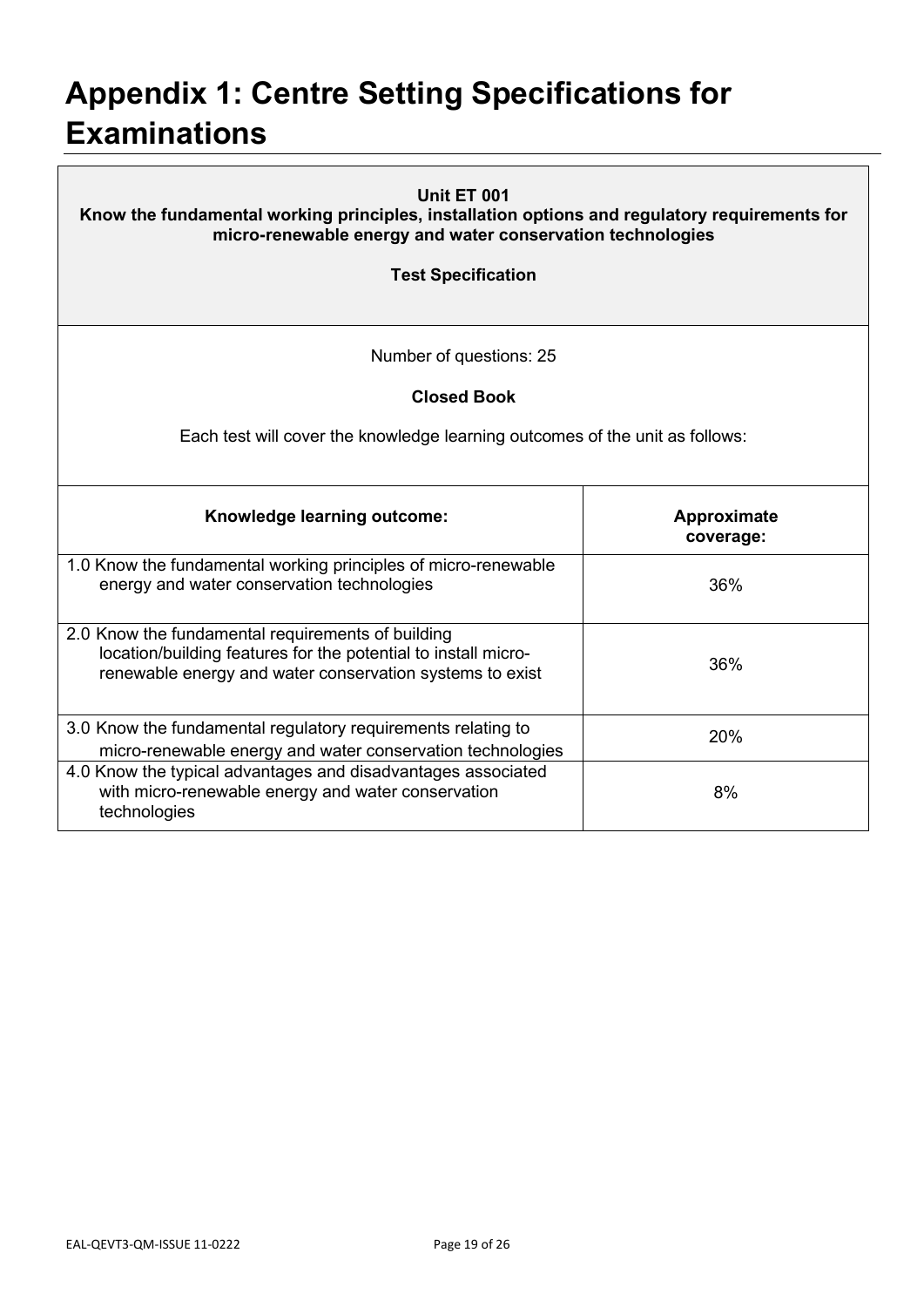| Unit ET 02 PV<br>Know the requirements to install, commission and handover solar photovoltaic<br>systems<br><b>Test Specification</b>                                                           |                                 |  |  |  |
|-------------------------------------------------------------------------------------------------------------------------------------------------------------------------------------------------|---------------------------------|--|--|--|
| Number of questions: 45                                                                                                                                                                         |                                 |  |  |  |
| <b>Closed Book</b><br>Each test will cover the underpinning knowledge and understanding relevant to the unit as<br>follows:                                                                     |                                 |  |  |  |
| Learning<br>Outcome:                                                                                                                                                                            | <b>Approximate</b><br>coverage: |  |  |  |
| 1.0 Know the health and safety risks and safe systems of work<br>associated with solar photovoltaic system installation work                                                                    | 4%                              |  |  |  |
| 2.0 Know the requirements of the relevant regulations/ standards<br>relating to practical installation, testing and commissioning activities<br>for solar photovoltaic system installation work | 5%                              |  |  |  |
| 3.0 Know the fundamental differences between a.c and d.c circuits<br>within solar photovoltaic systems                                                                                          | 4%                              |  |  |  |
| 4.0 Know the purpose of solar photovoltaic system components                                                                                                                                    | 7%                              |  |  |  |
| 5.0 Know the types, silicon characteristics and typical<br>conversion<br>efficiencies of solar photovoltaic modules                                                                             | 11%                             |  |  |  |
| 6.0 Know the fundamental design principles used to determine solar<br>photovoltaic system module array<br>size and position<br>requirements                                                     | 11%                             |  |  |  |
| 7.0 Know the preparatory work required for solar photovoltaic system<br>installation work                                                                                                       | 4%                              |  |  |  |
| 8.0 Know the layouts and the requirements for installing solar<br>photovoltaic module arrays                                                                                                    | 25%                             |  |  |  |
| 9.0 Know solar photovoltaic system d.c and a.c circuit installation<br>layouts within the scope of the relevant Engineering<br>recommendation for grid tied systems                             | 4%                              |  |  |  |
| 10.0 Know solar photovoltaic system protection techniques and<br>components                                                                                                                     | 5%                              |  |  |  |
| 11.0 Know the requirements to test and commission solarphotovoltaic<br>systems                                                                                                                  | 16%                             |  |  |  |
| 12.0 Know the requirements to handover solar photovoltaicsystems                                                                                                                                | 4%                              |  |  |  |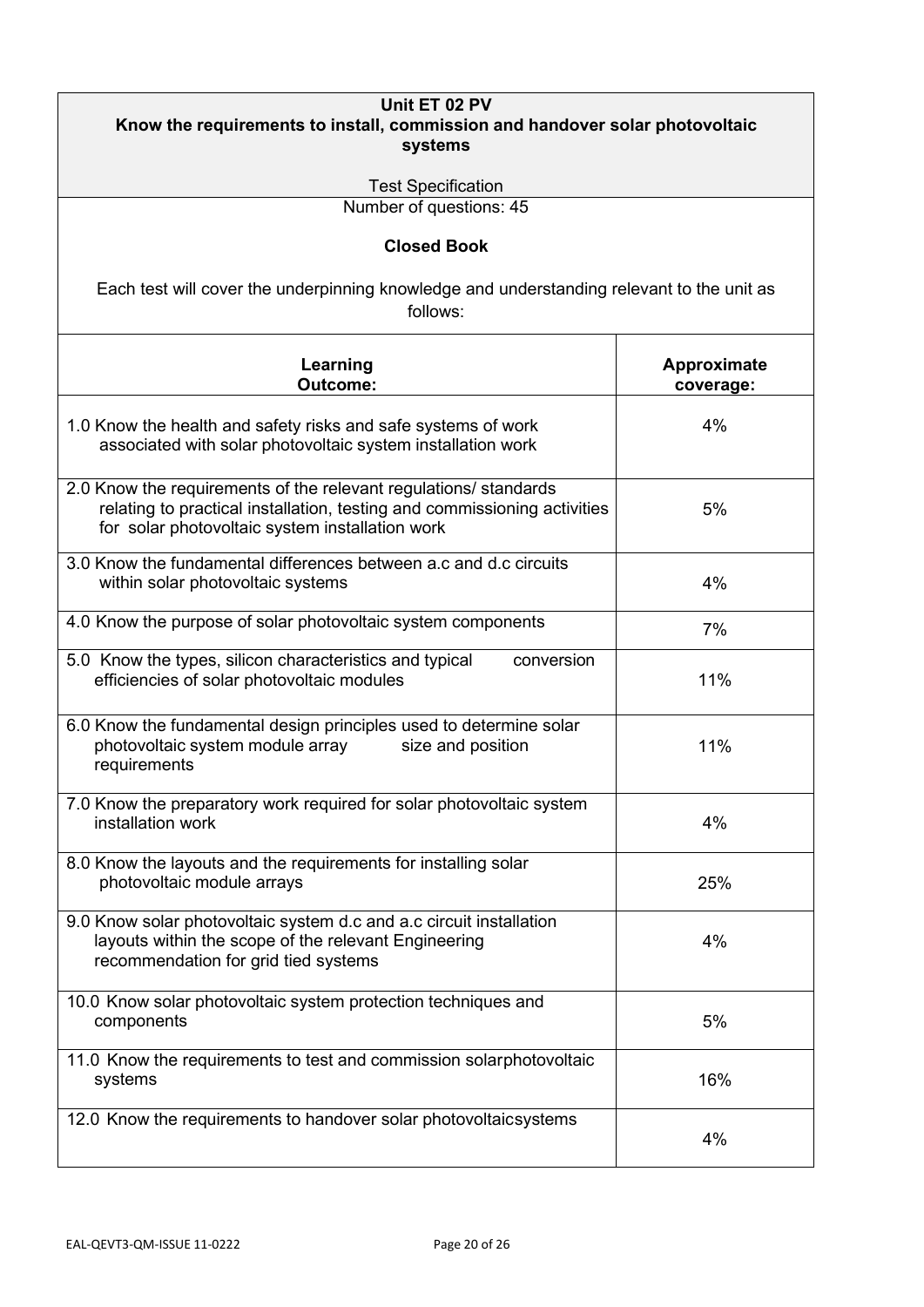| Unit ET 02 HP<br>Know the requirements to install, commission and hand over heat pump<br>systems(non-refrigerant circuits)<br><b>Test Specification</b>                    |                                 |  |  |  |
|----------------------------------------------------------------------------------------------------------------------------------------------------------------------------|---------------------------------|--|--|--|
| Number of questions: 50                                                                                                                                                    |                                 |  |  |  |
| <b>Closed Book</b>                                                                                                                                                         |                                 |  |  |  |
| Each test will cover the knowledge learning outcomes of the unit as follows:                                                                                               |                                 |  |  |  |
| Knowledge learning<br>outcome:                                                                                                                                             | <b>Approximate</b><br>coverage: |  |  |  |
| 1.0 Know the health and safety risks and safe systems of<br>work associated with heat pump system installation work<br>(non-refrigerant circuits)                          | 4%                              |  |  |  |
| 2.0 Know the requirements of relevant regulations/standards relating<br>to practical installation, testing and commissioning activities for<br>heat pump installation work | 6%                              |  |  |  |
| 3.0 Know the purpose and operational characteristics of heat pump<br>unit and heat pump system components                                                                  | 4%                              |  |  |  |
| 4.0 Know the different types of heat pump units and system<br>arrangements for hydraulic emitter circuits                                                                  | 12%                             |  |  |  |
| 5.0 Know the fundamental principles of heat pump selection and<br>system design that are common to both air and ground source<br>heat pumps                                | 16%                             |  |  |  |
| 6.0 Know the fundamental design principles for ground source<br>'closed loop' heat pump collector circuit design, component<br>sizing and installation                     | 18%                             |  |  |  |
| 7.0 Know the layouts of 'open loop' water filled heat pump collector<br>circuits                                                                                           | 2%                              |  |  |  |
| 8.0 Know the fundamental design considerations and principles that<br>are specific to air source heat pumps                                                                | 6%                              |  |  |  |
| 9.0 Know the preparatory work required for heat pump installation<br>work                                                                                                  | 6%                              |  |  |  |
| 1.0 Know the requirements to install and test heat pump systems (non-<br>refrigerant circuits)                                                                             | 10%                             |  |  |  |
| 11.0 Understand the requirements to commission heat pump system<br>installations (non-refrigerant circuits)                                                                | 8%                              |  |  |  |
| 12.0 Understand the requirements to handover heat pump system<br>installations                                                                                             | 8%                              |  |  |  |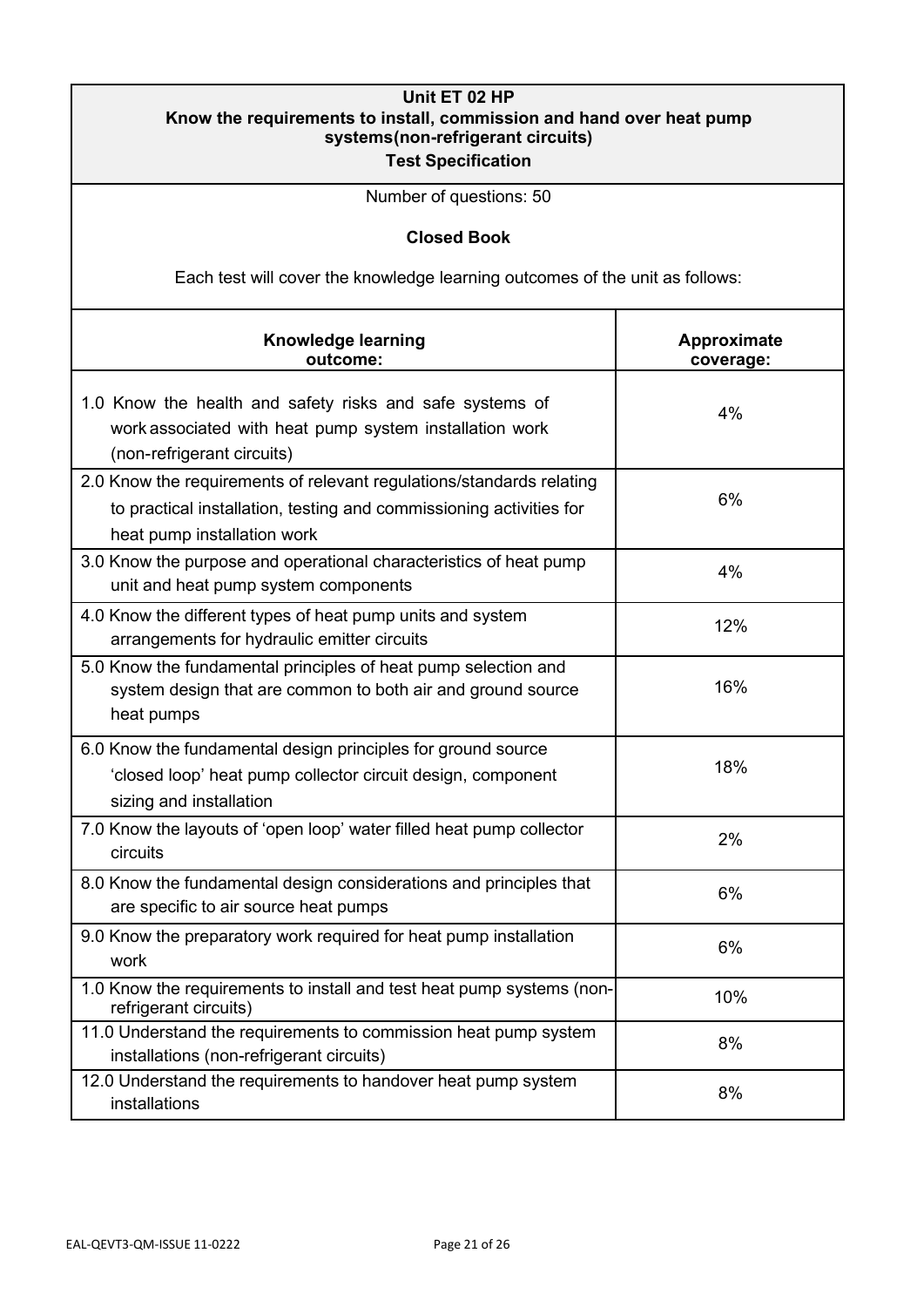#### **Unit ET 04 HP**

### **Know the requirements to inspect, service and maintain heat pump system installations (non-refrigerant circuits) Test Specification**

Number of questions: 20

#### **Closed Book**

Each test will cover the knowledge learning outcomes of the unit as follows:

| <b>Learning Outcome:</b>                                                                                                      | Approximate<br>coverage: |
|-------------------------------------------------------------------------------------------------------------------------------|--------------------------|
| 1.0 Know the requirements for the non-refrigerant circuit routineservice<br>and maintenance of heat pump system installations | 55%                      |
| 2.0 Know how to diagnose faults in heat pump system installations                                                             | 25%                      |
| 3.0 Know how to rectify non-refrigerant circuit faults in heat pump<br>system installations                                   | 20%                      |